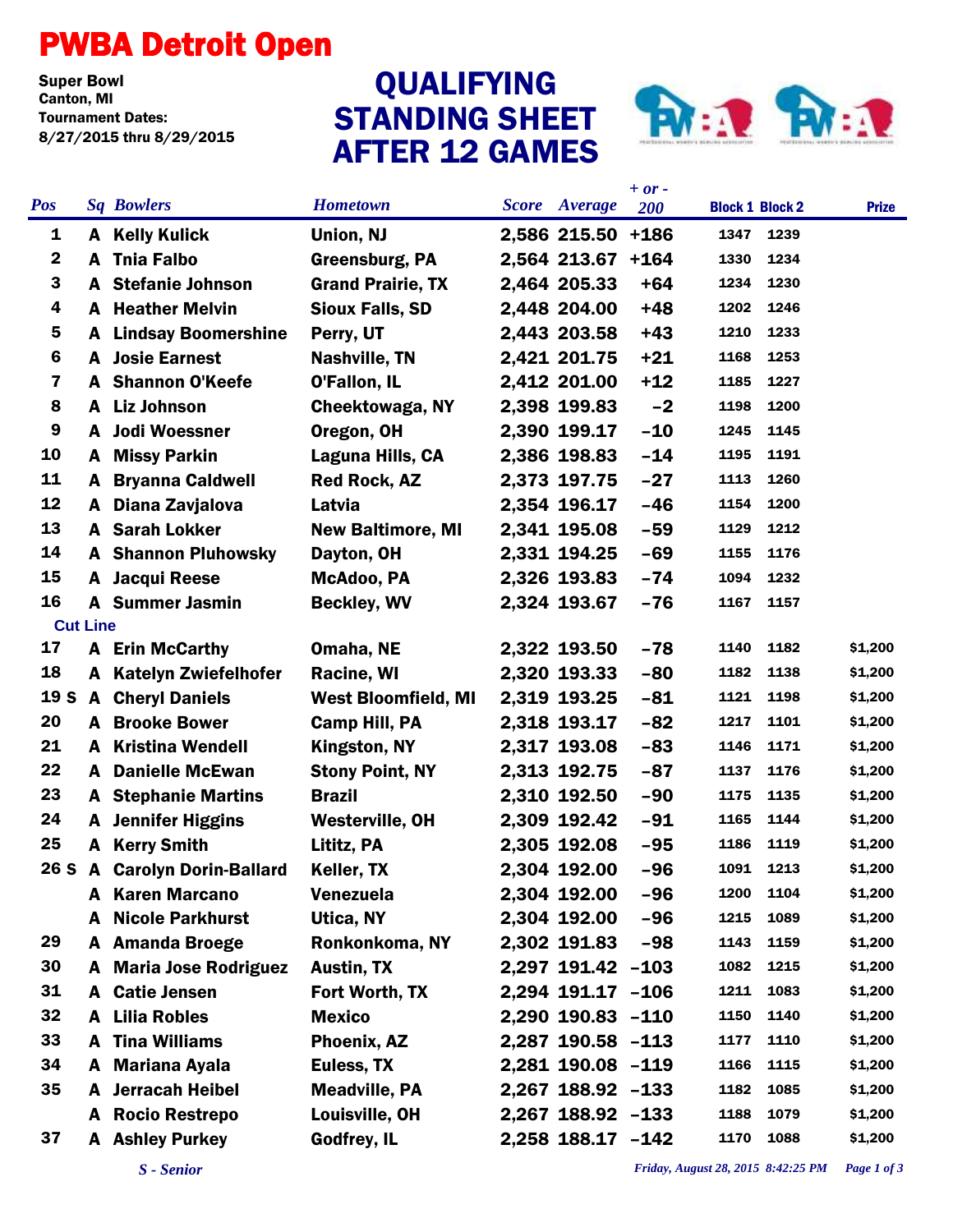|            |   |                                   |                            |                   | $+ or -$   |                        |           |              |
|------------|---|-----------------------------------|----------------------------|-------------------|------------|------------------------|-----------|--------------|
| <b>Pos</b> |   | <b>Sq Bowlers</b>                 | <b>Hometown</b>            | Score Average     | <b>200</b> | <b>Block 1 Block 2</b> |           | <b>Prize</b> |
| 38         |   | <b>A</b> Brittni Hamilton         | Victor, NY                 | 2,251 187.58 -149 |            |                        | 1141 1110 | \$1,200      |
| 39         | A | <b>Diandra Asbaty</b>             | Chicago, IL                | 2,246 187.17 -154 |            | 1080                   | 1166      | \$1,200      |
|            |   | <b>A</b> Elysia Current           | Ephrata, PA                | 2,246 187.17 -154 |            | 1128                   | 1118      | \$1,200      |
| 41         |   | A Samantha Schaden                | <b>Baltimore, MD</b>       | 2,237 186.42 -163 |            | 1129                   | 1108      |              |
| 42         | A | <b>Trista Flowers</b>             | <b>Rosemont, IL</b>        | 2,236 186.33 -164 |            | 1131                   | 1105      |              |
|            |   | <b>A</b> Andrea Ruiz              | Colombia                   | 2,236 186.33 -164 |            | 1139                   | 1097      |              |
| 44         | A | <b>Paola Gomez Roberts</b>        | <b>Colombia</b>            | 2,229 185.75 -171 |            | 1092                   | 1137      |              |
| 45         |   | <b>A</b> Brandy Silva             | Fort Worth, TX             | 2,224 185.33 -176 |            | 1128                   | 1096      |              |
| 46         |   | <b>A</b> Brandy Sanderson         | <b>Bossier City, LA</b>    | 2,223 185.25 -177 |            | 1101                   | 1122      |              |
| 47         |   | <b>A</b> Leanne Hulsenberg        | North Ogden, UT            | 2,222 185.17 -178 |            | 1135                   | 1087      |              |
| 48 S       |   | A Debbie Ayers                    | La Mesa, CA                | 2,221 185.08 -179 |            | 1050                   | 1171      |              |
| 49         |   | <b>A</b> Anneli Blomqvist         | <b>Sweden</b>              | 2,220 185.00 -180 |            | 1002                   | 1218      |              |
| 50         |   | A Kayla Johnson                   | <b>Washington, IL</b>      | 2,216 184.67 -184 |            | 1163                   | 1053      |              |
| 51         |   | A Keli Callahan                   | Las Vegas, NV              | 2,215 184.58 -185 |            | 1096                   | 1119      |              |
| 52         | A | <b>Clara Guerrero</b>             | <b>Pflugerville, TX</b>    | 2,204 183.67 -196 |            | 1148                   | 1056      |              |
| 53         | A | <b>Kristin Warzinski</b>          | Lincoln, CA                | 2,201 183.42 -199 |            | 1080                   | 1121      |              |
|            | A | <b>Pamela Alvarez</b>             | Ensenada, CA               | 2,201 183.42 -199 |            | 1090                   | 1111      |              |
| 55         |   | <b>A</b> Sandra Andersson         | <b>Sweden</b>              | 2,194 182.83 -206 |            | 1111                   | 1083      |              |
| 56         |   | <b>A</b> Ashly Galante            | Palm Harbor, FL            | 2,192 182.67 -208 |            | 1068                   | 1124      |              |
| 57         |   | A Sandra Gongora                  | <b>Mexico</b>              | 2,189 182.42 -211 |            | 1118                   | 1071      |              |
| 58         | A | <b>Danielle Brady</b>             | Cincinnati, OH             | 2,183 181.92 -217 |            | 1116                   | 1067      |              |
| 59         | A | <b>Kristy Kerr</b>                | <b>Essexville, MI</b>      | 2,179 181.58 -221 |            | 1080                   | 1099      |              |
| 60         | A | Rebecca Sharp-Keegan Carleton, MI |                            | 2,173 181.08 -227 |            | 1100                   | 1073      |              |
| 61         |   | <b>A</b> Brianna Andrew           | <b>Orland Park, IL</b>     | 2,168 180.67 -232 |            | 1164                   | 1004      |              |
| 62 S       |   | <b>A</b> Anne Marie Duggan        | <b>Edmond, OK</b>          | 2,163 180.25 -237 |            | 996                    | 1167      |              |
|            |   | <b>A</b> Cassandra Leuthold       | <b>Black Hawk, SD</b>      | 2,163 180.25 -237 |            | 1111                   | 1052      |              |
| 64         | A | <b>Crystal Brooks</b>             | Schofield, WI              | 2,160 180.00 -240 |            | 1016                   | 1144      |              |
| 65         |   | <b>A</b> Brenda Mack              | Indianapolis, IN           | 2,158 179.83 -242 |            | 1026                   | 1132      |              |
| 66         |   | <b>A</b> Elise Bolton             | <b>Merritt Island, FL</b>  | 2,154 179.50 -246 |            | 1096                   | 1058      |              |
| 67         |   | <b>A</b> Katherine Sutphin        | <b>Mount Dora, FL</b>      | 2,147 178.92 -253 |            | 1026                   | 1121      |              |
| 68         |   | <b>A</b> Meghan Macunovich        | <b>Canton, MI</b>          | 2,146 178.83 -254 |            | 1051                   | 1095      |              |
| 69         |   | <b>A</b> Heather D'Errico         | <b>Rochester, NY</b>       | 2,143 178.58 -257 |            | 1087                   | 1056      |              |
| 70         |   | A Ashley Bright                   | <b>Milton, FL</b>          | 2,142 178.50 -258 |            | 1092                   | 1050      |              |
| 71         |   | A Megan Buja                      | <b>Rockford, IL</b>        | 2,140 178.33 -260 |            | 1062                   | 1078      |              |
| 72         |   | A Liz Kuhlkin                     | <b>Schenectady, NY</b>     | 2,135 177.92 -265 |            | 1079                   | 1056      |              |
| 73         |   | A Julie Oczepek                   | Reese, MI                  | 2,125 177.08 -275 |            | 1073                   | 1052      |              |
|            |   | A Brandi Branka                   | <b>Momence, IL</b>         | 2,125 177.08 -275 |            | 1088                   | 1037      |              |
| 75         |   | <b>A</b> Natalie Cortese          | <b>Hoffman Estates, IL</b> | 2,116 176.33 -284 |            | 1017                   | 1099      |              |
| 76         |   | A Danielle Van der Meer           | <b>Washington, IL</b>      | 2,104 175.33 -296 |            | 1120                   | 984       |              |
| 77         |   | <b>A</b> Trisha Reid              | <b>Columbus, OH</b>        | 2,102 175.17 -298 |            | 1133                   | 969       |              |
| 78         | A | <b>Blair Blumenscheid</b>         | <b>Columbus, OH</b>        | 2,093 174.42 -307 |            | 1091                   | 1002      |              |
| 79         |   | A Kirstie Hegedus                 | <b>Brook Park, OH</b>      | 2,088 174.00 -312 |            | 1059                   | 1029      |              |
|            |   | <b>A</b> Natalie Miskiel          | Toledo, OH                 | 2,088 174.00 -312 |            | 1142                   | 946       |              |
| 81         | A | <b>Jamie Martin</b>               | Omaha, NE                  | 2,087 173.92 -313 |            |                        | 971 1116  |              |
|            |   |                                   |                            |                   |            |                        |           |              |